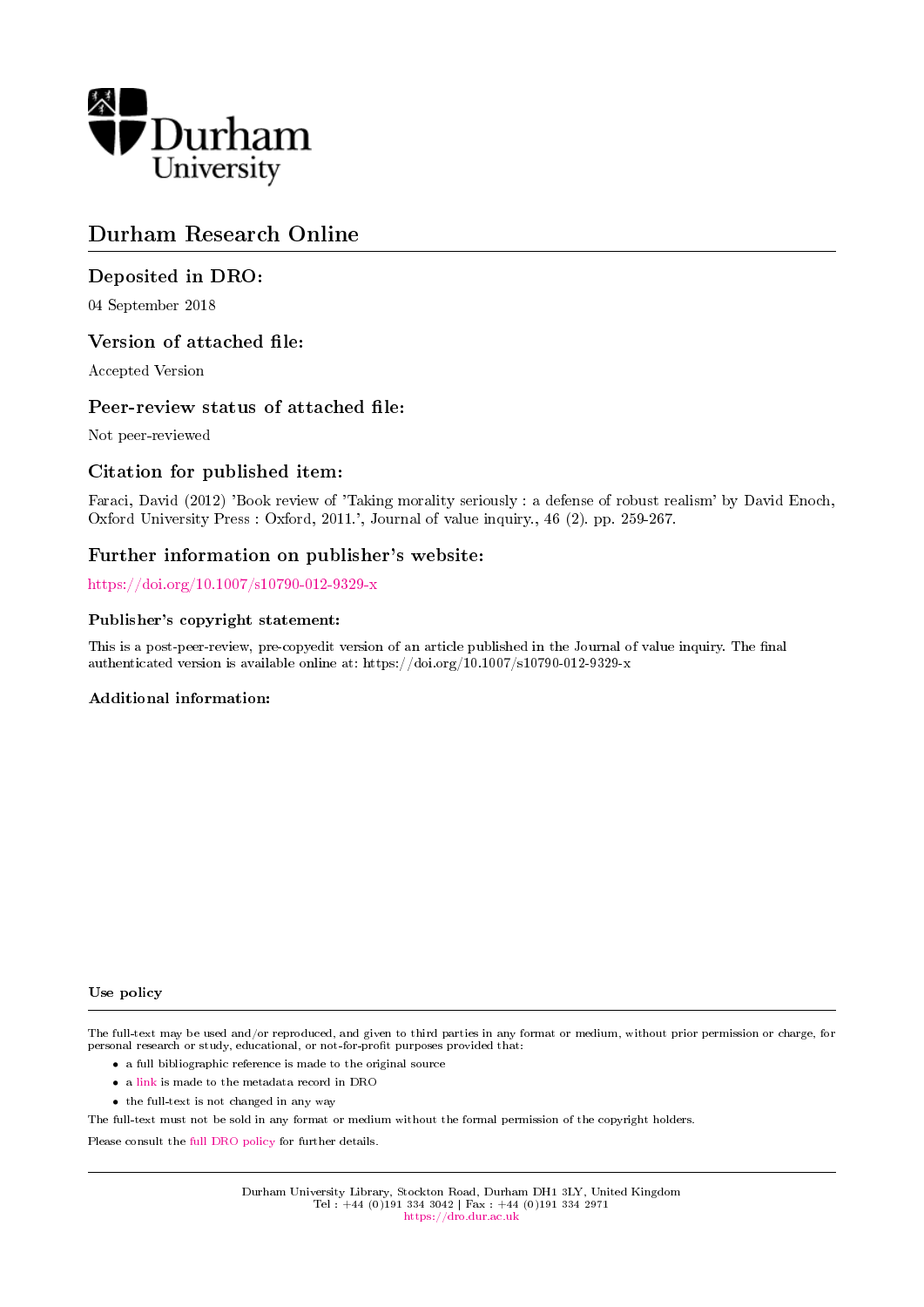# **David Enoch,** *Taking Morality Seriously: A Defense of Robust Realism* **Oxford: Oxford University Press, 2011, pp. 336. ISBN 978-0-19-957996-9, \$75.00 Hbk.**

#### *David Faraci*

Turn over a copy of David Enoch's *Taking Morality Seriously: A Defense of Robust Realism,* and you will find the usual array of quotations extolling the book's virtues. The first is from Russ Shafer-Landau—arguably the philosopher most responsible for the current resurgence of Moorean-style non-naturalism—who writes that this "is the best book that has ever been written in defense of ethical realism." The last is from Hartry Field, who claims that "on the scale of texts arguing for an obviously false conclusion, this actually ranks pretty high!"

These particular quotations nicely reflect the central take-home messages of this review: First, that this is a book that anyone with an interest in metaethics—not to mention a number of other philosophical disciplines—should read. Second, that it does less than one might hope when it comes to adjudicating the disputes between opposing metaethical camps. Of course, it is true of most metaethics—if not most philosophy—that it rarely persuades the opposition. But part of what makes this case distinctive is that for some opponents, at least, it seems Enoch would not merely fail to persuade them to become Robust Realists; he would ultimately bolster their confidence in their preferred views.

Enoch is convinced—or at least suspicious—that there can be no knock-down arguments for one metaethical theory over another. In light of this, he suggests that we should proceed by looking at the arguments for and objections to each of the available options and determine which, at the end of the day, has the most "plausibility points" (pp. 14-15). Enoch thinks he has found the winner: Robust Realism. On this view, moral and, more broadly, normative facts are sui generis, nonnatural, irreducible, metaphysically autonomous facts about what we ought to do, what is valuable, what matters, etc. that exist, as it were, in Plato's Heaven.

The book can be split roughly in two. In Chapters 2-5, Enoch's goal is to motivate Robust Realism—to gain it plausibility points—by arguing that the view makes sense of everything a metanormative or metaethical view needs to make sense of—at least, on balance, better than the competition. In Chapters 6-9, Enoch turns to defense, arguing that a number of objections to Robust Realism are either entirely misguided or weak enough that the plausibility points lost are relatively insignificant.

Enoch begins, in Chapter 2, with an argument for the objectivity of moral truth. When people disagree about something, Enoch points out, there is a moral question as to whether they should compromise or stick to their guns. The right answer, he says, depends on the subject matter. When we disagree about things that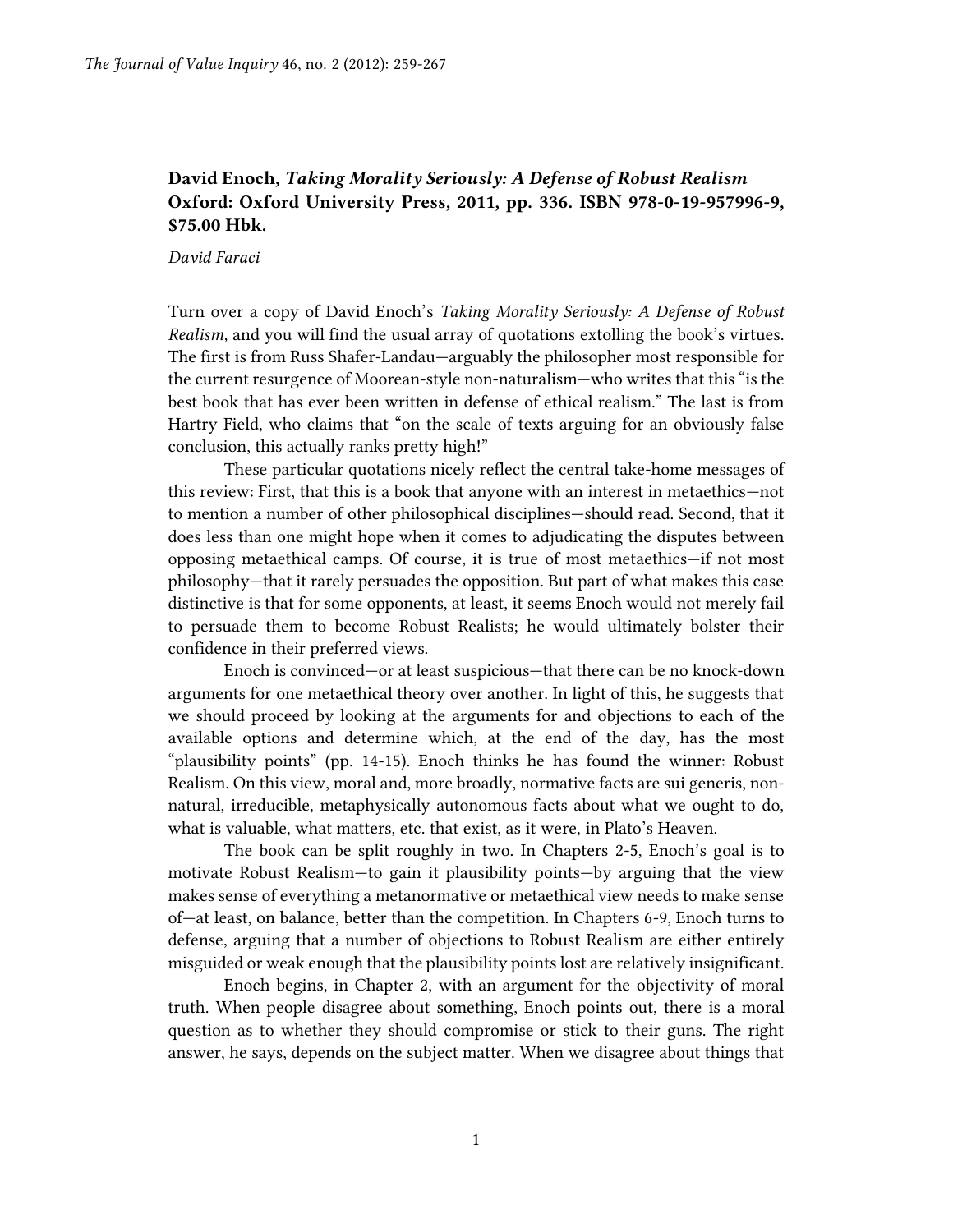ultimately depend in some way on our attitudes—like, perhaps, where would be best to go for dinner—we should compromise. When we disagree about things where there is some objective fact of the matter—like whether the earth is flat—we should, or at least may, stick to our guns. Since, he thinks we will agree, it is right to stick to our guns where morality is concerned, this indicates that there is some objective fact of the matter about morality. So non-objective metaethical views—including, for Enoch, both obviously subjectivist views but also various forms of constructivism and noncognitivism—are false.

In Chapter 3, Enoch offers an argument from "deliberative indispensability" for the existence of Robust normative facts. He begins with a general discussion of parsimony. He accepts that parsimony has theoretical value, and thus that we should worry about accepting theories that include redundant elements. But while generally our worries about parsimony are reflected in worries about explanatory indispensability, he argues, it is possible, even quite plausible, that theoretical elements can be indispensable in other ways. And so if, as Enoch believes, Robust normative facts are indispensable for deliberation—and deliberation is itself important—acceptance of such facts is hardly ontologically profligate.

Chapters 2 and 3 are the central elements of Enoch's positive case for Robust Realism, so let us pause for some preliminary critical observations. In Chapter 5, Enoch mentions that he sees normative error theory as a sort of second-best metanormative option, because "error theorists do not kid themselves about the commitments of normative discourse, and they proceed to boldly follow the argument from these commitments and the belief that they are unsatisfied to its natural, if extreme, conclusion." (p. 115).

Given this, it is rather surprising that Enoch's argument for objectivity in Chapter 2 should leave error theory out in the cold. After all, Enoch's argument relies centrally on a substantive moral premise—something the error theorist clearly cannot accept. Of course, this does not mean that Enoch's argument fails as an argument for objectivity. But it does imply that the argument fails to fully capture the reasons objectivists have for being objectivists, at least insofar as error theorists are warranted in being objectivists. Given Enoch's respect for error theory, it seems he should agree that there must be a more ecumenical argument in the offing.

Turning to Chapter 3: Enoch's argument from deliberative indispensability is innovative and important. Indeed, this chapter is an excellent indication of the book's breadth, and why it should be of interest even to those outside metaethics, given the broad applicability of the discussions of parsimony and indispensability. If nothing else, then, this chapter is useful in that it illuminates the possibility of nonexplanatory indispensability. Arguably, the arguments in this chapter are also successful at countering the worry that Robust normative facts are just obviously theoretically extravagant. But elegant as the arguments are, the proof is in the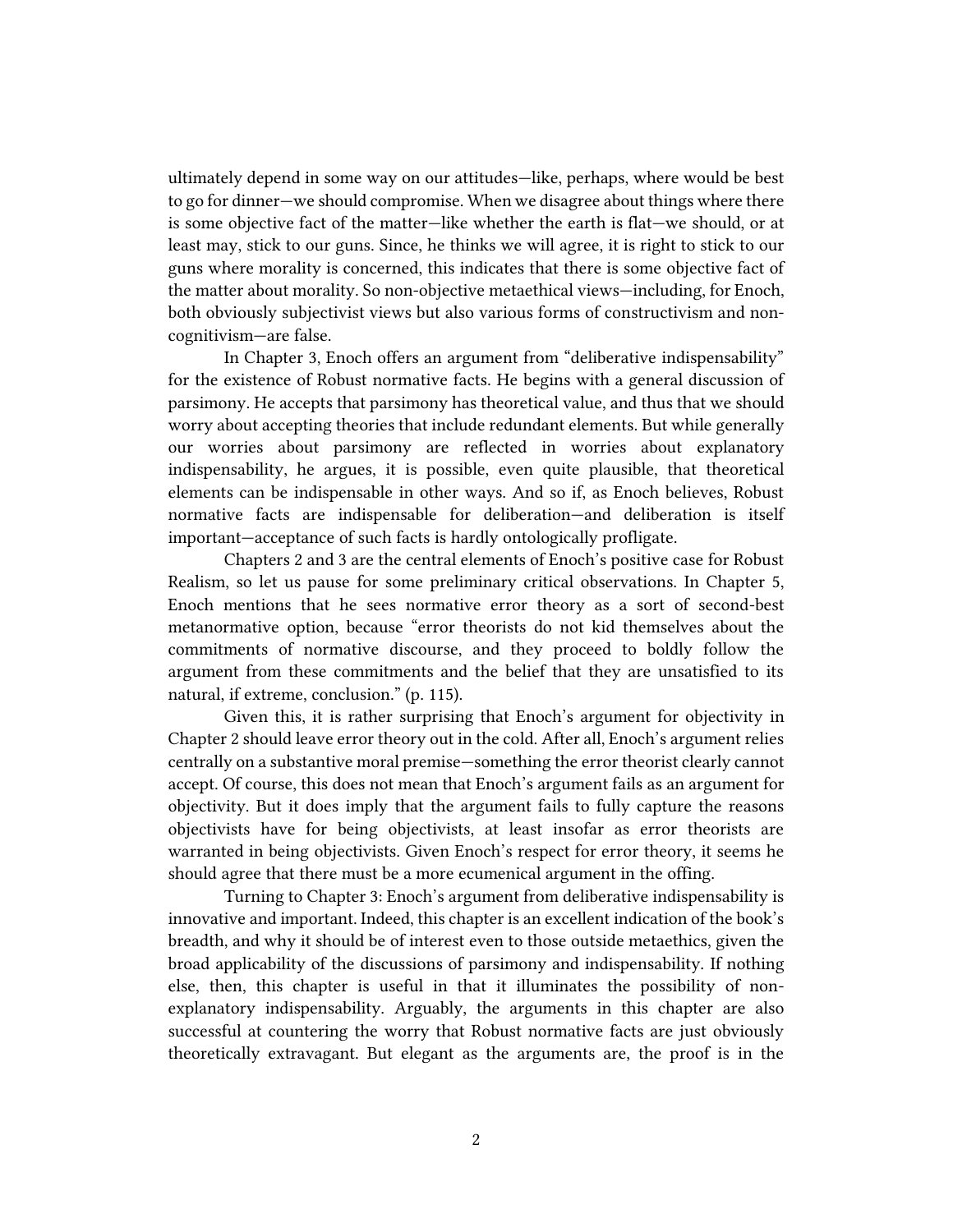pudding: The question is not whether deliberative indispensability can, in theory, justify acceptance of otherwise redundant theoretical elements, but whether Robust normative facts really are indispensable.

Enoch says a bit in this chapter in support of such indispensability. It seems worth highlighting one aspect of this discussion because, whether or not there is something inherently problematic in what Enoch says, it is particularly striking given his other commitments. Enoch points out that just because a theoretical element is indispensable for a particular project, this does not mean that we are therefore justified in including that element in our ontology. Such "instrumental indispensability" for a project has ontological implications only insofar as the project itself it is "intrinsically indispensable." Enoch suggests that deliberation is indispensable in this way at least in part because it is "rationally non-optional" (pp. 69-71).

This claim needs a lot of defense, but let us set that aside. The focus here is on how striking this claim is given the work Enoch has done elsewhere to undermine constitutivist views according to which normative truth is derivable from the demands of agency. Enoch's position has been—very roughly—that such views fail because they necessarily leave open the question of why one ought to be an agent at all. But if one understands what it is to be an agent just as being confronted with the question of what one ought to do—as Christine Korsgaard sometimes seems to—then it seems that perhaps either (a) Enoch is hinting at a potential solution: being an agent is rationally non-optional or (b) Enoch runs up against his own argument: saying that deliberation is rationally non-optional is question-begging precisely because it is a normative claim, and thus just as the constitutivist cannot use it to ground her view, as this would be circular, Enoch arguably cannot appeal to a normative fact to explain why normative facts are indispensable. Now, certainly, no pretense should be made that this is a fully thought-out objection. But it is nevertheless worth noting if only because the link is so striking. Indeed, Enoch even comments on the "Kantian" nature of his argument (p. 76).

That aside, the bit about rational non-optionality is meant to show only that deliberation is "intrinsically indispensable." It remains to be shown that Robust normative facts are in fact instrumentally indispensable for deliberation. The bulk of Enoch's case for this claim comes in Chapter 5, with his rejection of naturalism, fictionalism, error theory and quietism—alternatives that might make good on normativity's role in deliberation while "doing with less" metaphysically-speaking.

Before getting to these, Enoch uses Chapter 4 to combine his arguments from the previous two chapters in order to defend Robust Metaethical Realism. In brief, Enoch offers reasons for thinking that if one accepts Robust Metanormative Realism, as argued for in Chapter 3, then given the relationship between morality and normativity, it makes sense to further accept Robust Realism about the metaethical.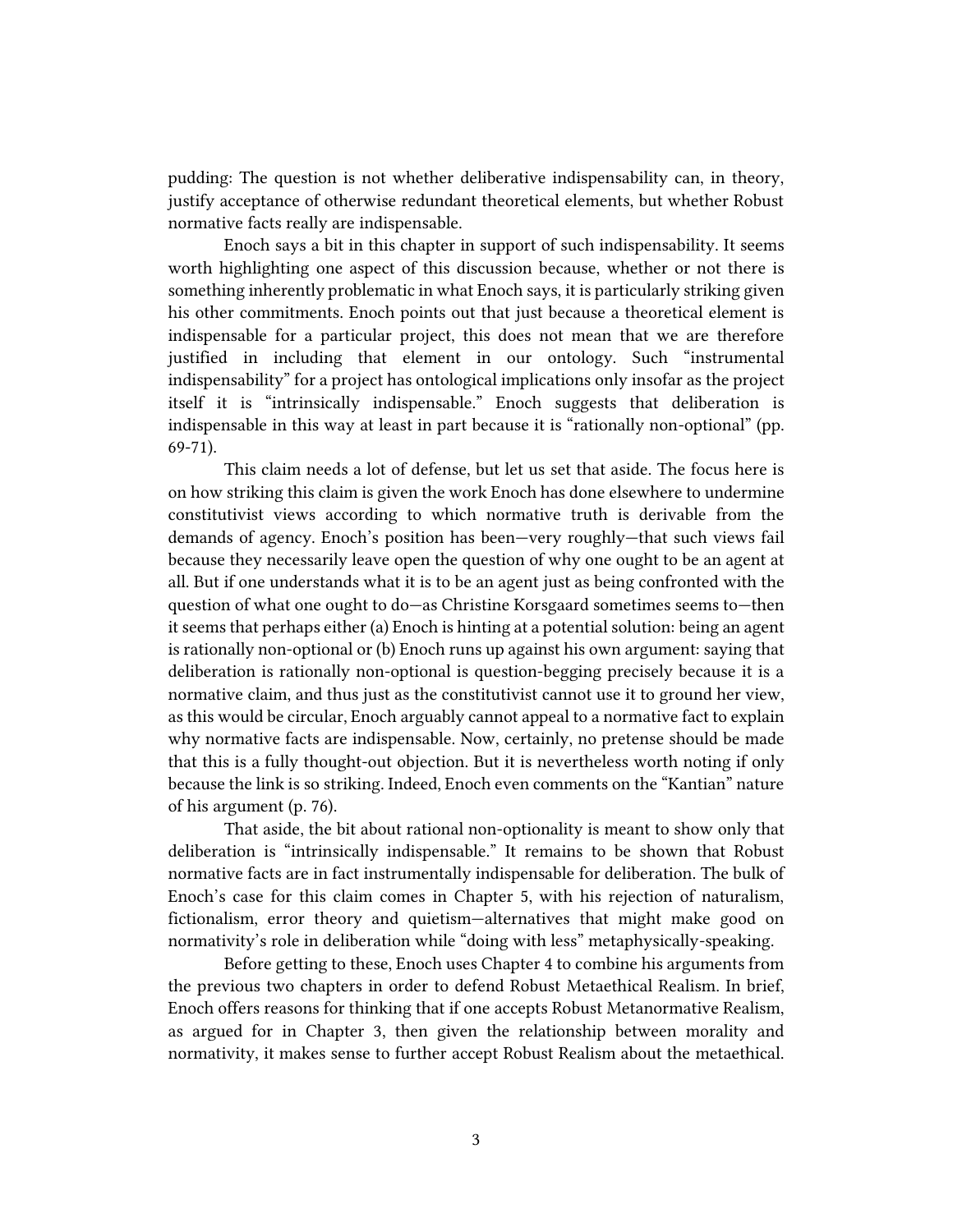He goes on to consider and reject some general worries—such as about categoricity that might lead one to be suspicious of Robust Realism about moral facts even if one accepts it about normative ones.

Before considering Enoch's arguments in Chapter 5 in more detail, let us continue on to the second half of the book. By the end of Chapter 5, Enoch takes himself to have garnered a significant number of plausibility points for Robust Realism. But, of course, Robust Realism is also subject to a number of important objections. Were any of these successful, the loss in plausibility points might more than make up for what has been gained. So in Chapters 6-9, Enoch addresses some of the objections historically raised against his view.

In Chapter 6, Enoch tackles metaphysical objections. Most of his work here is in addressing the worry that non-naturalists cannot make sense of the supervenience of the moral on the non-moral. Enoch points out that this is actually two challenges: one, "general supervenience," to explain why the moral supervenes on the non-moral at all, and the other, "specific supervenience," to explain why the moral properties supervene on the particular non-moral properties they do (pp. 142- 143). General supervenience, Enoch claims, can be dealt with by an appeal to conceptual necessity—it is part of our moral concepts that the moral supervenes on the non-moral.

Specific supervenience is more difficult, Enoch admits. He does a bit to try to soften the blow, but ultimately concludes that Robust Realism is indeed committed to some basic, substantive moral facts—that is, some relations between moral and nonmoral properties—that have no explanation, that are brute. He acknowledges that this violates the widely-held "Hume's Dictum" that there can be no "necessary relations between distinct existences" (p. 147). But, ultimately, it seems to Enoch that if he can have everything he wants just so long as he gives up this "piece of metaphysical dogma," he is really not so badly off (p. 148).

In Chapter 7, Enoch turns to epistemological objections. There are many, and so Enoch first develops what he sees as the best version of the challenge: to explain correlations between normative beliefs and normative facts. As he points out, correlations are typically explained by showing that one correlate explains the other. Unfortunately, explanations of this kind for the correlation between normative beliefs and normative facts are, it seems, ruled out by the combination of Robust Realism's commitment to some version of the thesis of attitude-, mind-, response-, or stance-independence, its commitment to the metaphysical autonomy of the normative, and the fact that Robust normative properties are almost certainly causally inefficacious.

Enoch's innovation is to recognize a third form of explanation for correlations: The correlation between normative beliefs and normative facts might be explained by a third factor that generates a sort of "pre-established harmony"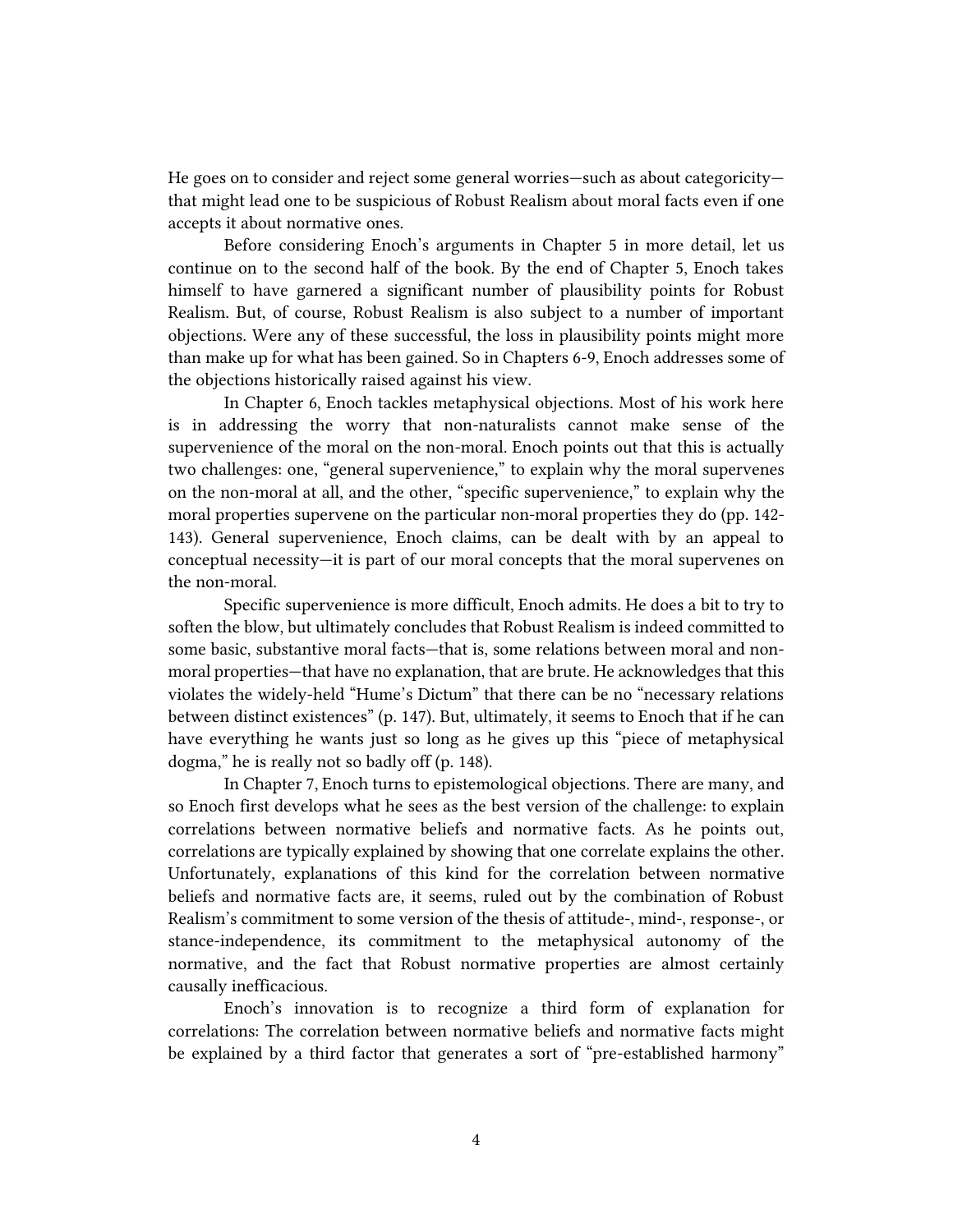between them (p. 168). He proposes that such an explanation might be had by looking to evolution. This is ironic, given that the current fashion is to use evolution to make the challenge. Enoch's suggestion, very roughly, is that if we grant that survival is good, then when evolutionary pressures explain our normative beliefs, they also ensure that those beliefs track something good, since it is survival—which, again, is good—that generates these pressures in the first place.

Next, in Chapter 8, Enoch considers arguments from moral disagreement. Here, he distinguishes and tackles an impressive list of such arguments—everything from the simplest, invalid argument that disagreement entails skepticism to more sophisticated abductive arguments. Enoch addresses each in turn, arguing of each formulation either that it fails outright, that it reduces to an objection addressed elsewhere in the book, or at least that there is enough hope of overcoming it to leave Robust Realism on solid ground. He concludes that arguments from actual disagreement have little to no force against Robust Realism, while arguments from idealized disagreement will lose the view some—but probably not very many plausibility points.

In Chapter 9, Enoch addresses the purported connection between normativity and motivation. Enoch begins by laying out his theory of what it is to act for a reason, and distinguishes the idea of an "agent's reason" for acting from motivational and normative reasons (p. 221). He then argues that Robust Realism is consistent with acting for a reason—something some have been concerned the view could not make sense of. Next, he addresses other issues about motivation, including the worry that Robust Realism is incompatible with normativity's being "practically relevant," the "why be moral?" question, and both judgement and existence internalisms about reasons (pp. 237-266). In each case, he argues that the worries about Robust Realism are likely illusory. He concludes that Robust Realism loses no plausibility points because of motivation. He then recaps his arguments throughout the book and tallies Robust Realism's plausibility points in a final chapter.

By this point, the grounds for our first take-home message—that anyone with an interest in metaethics should read this book—should be fairly clear:. There are, as one might expect, small things throughout to quibble with. For example, Enoch's discussion in Chapter 7 of the forms of explanation one might offer for a correlation is somewhat lacking. Indeed, I argue elsewhere that Enoch misidentifies the form of his solution. But for the most part, the arguments are careful and even persuasive. Aside from anything else, insofar as this book is meant to show that Robust Realism is a metaethical contender that must be taken seriously, it passes with flying colors. The problems come when one considers the book as a positive argument for Robust Realism as the best view on the table.

Here is a very rough reconstruction of the line of argument in this book: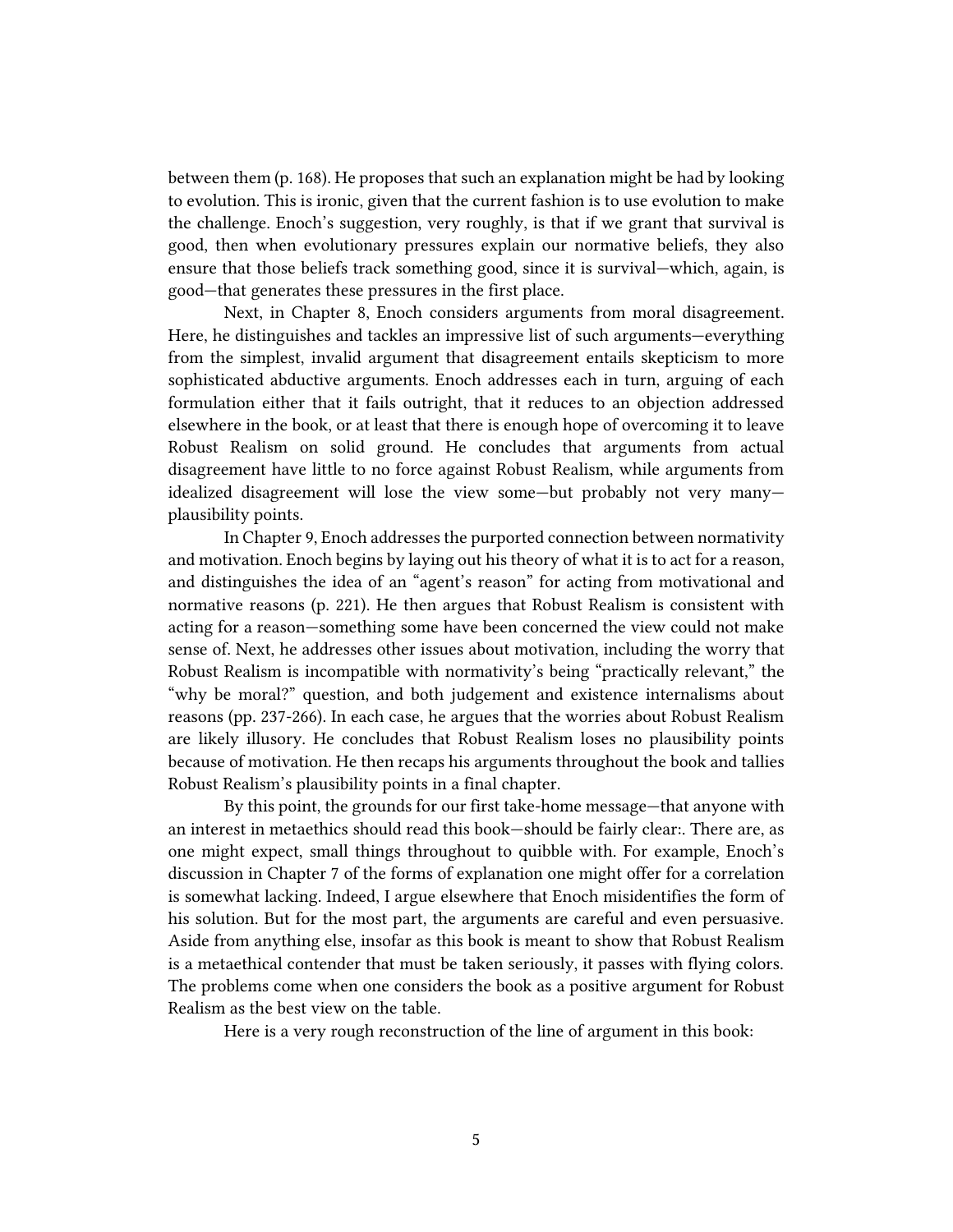- (1) Moral beliefs concern something objective.
- (2) If Robust normative facts are indispensable for deliberation, we have some reason to believe in them, and thus to accept Robust Metanormative Realism.
- (3) Insofar as we have reason to accept Robust Metanormative Realism, we have reason to accept Robust Metaethical Realism.
- (4) Robust normative facts are indispensable for deliberation because alternatives to Robust Realism that are consistent with (1) and with normativity's role in deliberation fail.
- (5) None of the metaphysical, epistemological, semantic or psychological objections to Robust Realism are significantly damaging.
- (6) Therefore, we have most reason to accept Robust Realism in both metaethics and metanormative theory.

Now suppose you held any of the following metanormative or metaethical views: constitutivism, error theory, fictionalism, naturalism, quasi-realism, quietism. There is a good chance that you would accept (1) and (2). Depending on whether your view is metanormative or metaethical, you might also accept (3). It turns out, then, that you might well read the first one hundred pages—four chapters—of Enoch's book without batting an eyelash, with a few notable exceptions. Given the large percentage of ethicists and metaethicists who accept one of the views mentioned, then, it seems that the bulk of Enoch's work—insofar as he is pushing for Robust Realism over these alternatives—will be in defending (4) and (5).

The first bit of defense of (4) comes in Chapter 2—one of those notable exceptions within the first hundred pages—where Enoch addresses constitutivism and quasi-realism. Enoch thinks that these views are going to turn out to be inconsistent with morality's objectivity. The argument against quasi-realism is basically that a view on which the moral truth depends in some important way on our moral attitudes—like quasi-realism—cannot possibly be objective in the relevant sense. Now, that may well be true. But it is not clear how this argument moves the dialectic forward. After all, here is what a quasi-realist—of one kind, at least—thinks: Moral language expresses non-cognitive moral attitudes, but nevertheless the deflated moral truths this language concerns are appropriately objective. So to some extent, Enoch's objection seems to be little more than a restatement of the quasirealist's view. Now, certainly, it would be uncharitable to say that Enoch's objection is just a restatement of the view. But the argument does have a bit of a foot-stomping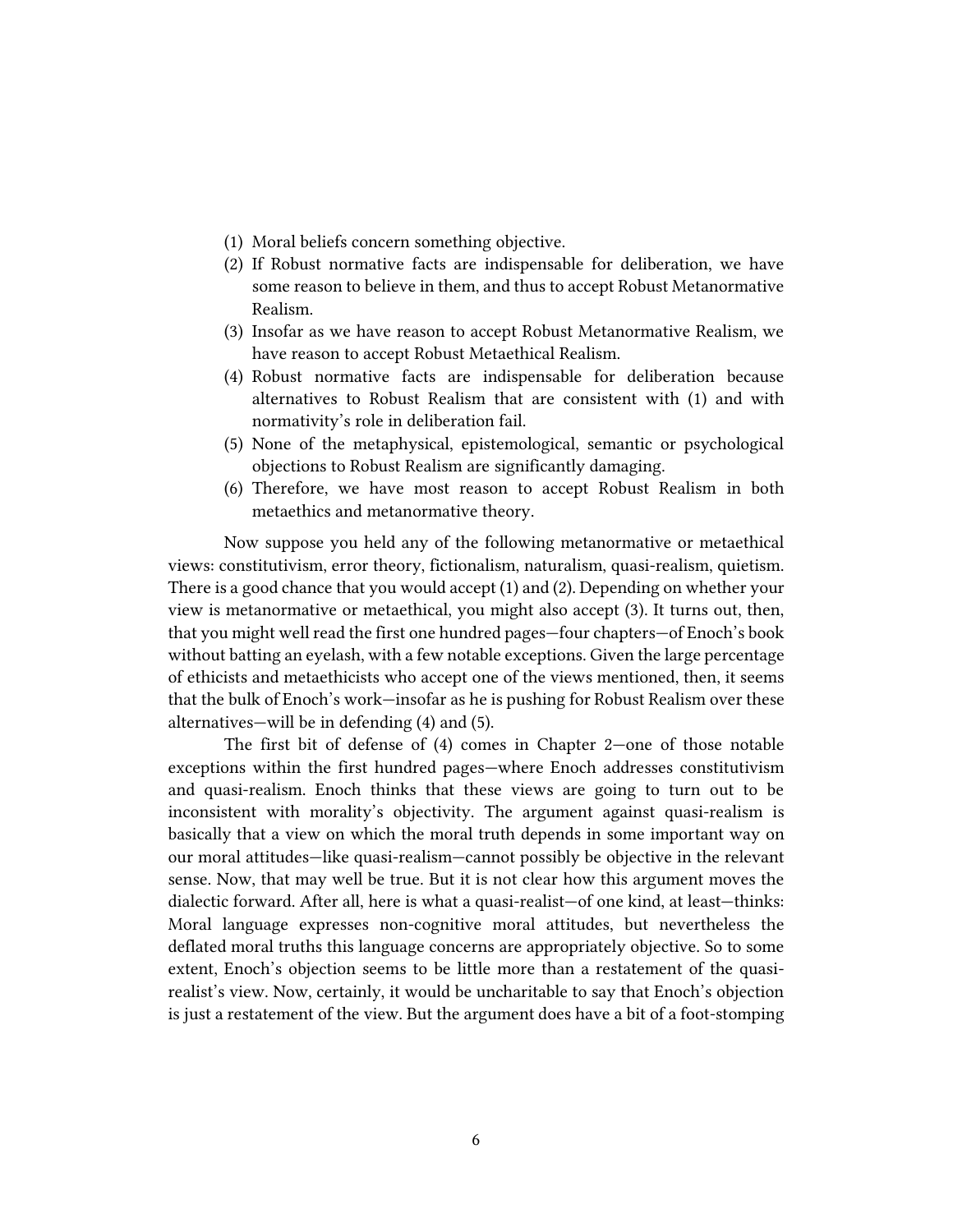feel. It is little more than insistence that quasi-realists cannot do what they think they can do.

The rest of the views mentioned—error theory, fictionalism, naturalism and quietism—are addressed in Chapter 5. Let us focus on naturalism—though in fairness to Enoch, it should be noted that at the end of the book, when he lists the bits that he is least confident in, he is explicit that he wishes he had more to say against naturalist views. Enoch says a number of interesting things about how to talk about reduction so as to step on as few metaphysical toes as possible, about the objections to naturalism already present in the literature, and about why a particular argument from Mark Schroeder that is supposed to speak in favor of naturalistic reduction actually seems to speak against it. Ultimately, though, what Enoch relies on most heavily is the idea that moral and normative properties are "just so different" from naturalistic properties that the former could not possibly reduce to the latter (p. 80).

Now, suppose you are a committed naturalist of a particular sort. You read the first hundred pages of Enoch's book and find that you agree with nearly everything he says. You agree that when we disagree about moral matters, we should stand our ground. You agree that normative truth of some kind is indispensable for deliberation. And you agree that we should treat morality and normativity roughly the same, metaphysically-speaking. Then you get to Chapter 5, where you read a careful and well-thought-out explanation of why Enoch rejects your view. But careful and clear as it may be, at the end it comes down to a just-too-different intuition, which you have been hearing about from every non-naturalist you have ever met.

At this point, if you are anything like Enoch, you will start counting plausibility points. You have gained a number of points relative to certain other views because of Enoch's arguments in Chapters 2 and 3. So now you have a whole bunch of plausibility points that you may or may not have taken yourself to have before you started reading. In fact, you have roughly the same number of plausibility points as Robust Realism, and that is a lot more than some alternatives!

Now, you know that if you go Enoch's Robustly Realist route you will start losing points, at least because you will have to accept non-naturalism. But luckily for you, you do not share his just-too-different intuition, so in sticking with your own view and rejecting that intuition, you do not lose many plausibility points—or at least so it will seem to you. And so if you have, or think you can develop, a view that can deal with all of the other objections Enoch mentions—open question arguments, moral twin earth, etc.—then it seems your view is looking at least as attractive as it was before you began reading, if not significantly more so.

Of course, the question is not just who has the best positive case, but who loses the most plausibility points to attacks. And you might not be as confident as you would like about your particular reductive story. So you turn to the second half of the book, which comprises Enoch's defense of (5) in the loose reconstruction of his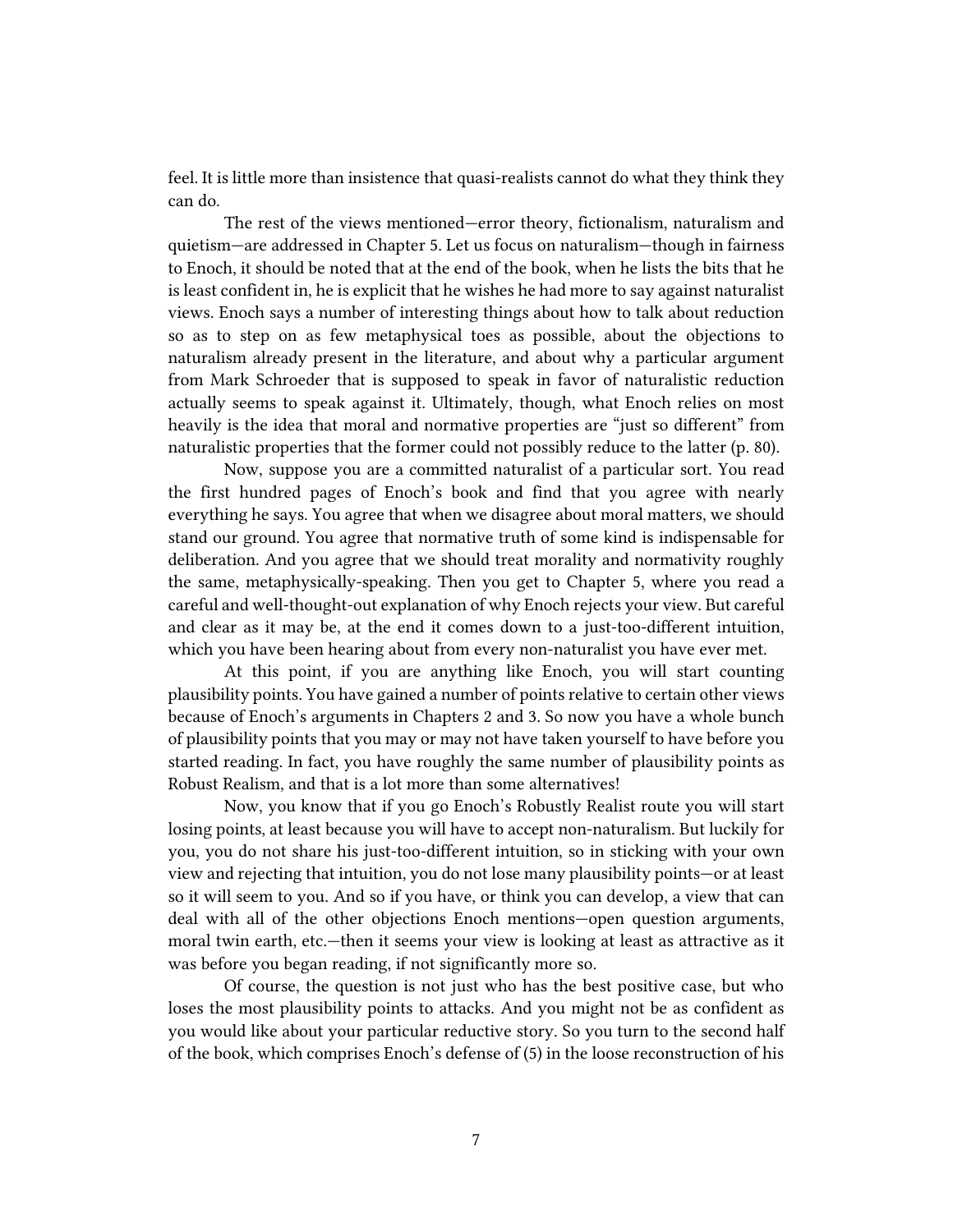overall argument above, to see if Robust Realism is, after all, more plausible than you thought it was.

There is something that is at once incredibly admirable and incredibly frustrating about the second half of Enoch's book: Enoch seems to try very, very hard to get the objections to his view as clear and strong as possible before responding to them. Arguably the best example of this comes in his discussion of epistemological objections in Chapter 7. There are many, many different epistemological challenges to realism in the literature. So Enoch offers a general challenge that bypasses a host of contentious epistemological assumptions built into the original objections as presented. After all, it is doubtful that most non-Robust Realists take their objections to succeed because of their particular epistemological views—the problem is not really about justification per se rather than, say, reliability. So by moving to a challenge to explain a correlation that, it seems, every non-skeptic is committed to, Enoch both strengthens our understanding of the real issue and makes his ultimate response that much more powerful.

But Enoch's hard work in these areas is also a source of frustration in at least two ways. The first is in comparing Enoch's reconstruction of others' objections with his development of his own. Contrast, for example, the thirty-two-page Chapter 8 in which Enoch attempts to distinguish all the ways in which one might use moral disagreement to make trouble for Robust Realism with the short section in Chapter 5—one quarter the length—in which he rejects naturalism. One has to wonder why, when Enoch is so careful to try to figure out what is behind the objections to his view, he is willing to play somewhat fast and loose with his own objections—saying very little, for example, about exactly why it is that moral facts are just too different to be natural.

The other source of frustration along these lines is that despite his hard work, it seems that Enoch's careful formulations of his opponents' objections sometimes fail to capture their real worries. Now, in all fairness, this is not entirely—probably not even largely—Enoch's fault. Indeed, the mere fact that he has to spend so much time and effort clarifying the objections against his view speaks to how poor, or at least how varied, the original formulations of these objections often are. Nevertheless, Enoch has asked us to join him in counting up more plausibility points for Robust Realism than for any alternative, and here he arguably falls short.

First, setting aside for the moment the worry about getting the objections right, it is not at all clear that Enoch's plausibility point losses are as low as he thinks. Consider again his arguments about epistemology. According to Enoch, his losses are minimal here because it turns out that if survival is good and the best way for our normative beliefs to promote survival is for them to be true and this can account for enough of our normative beliefs to satisfy the non-skeptic's worry, then the Robust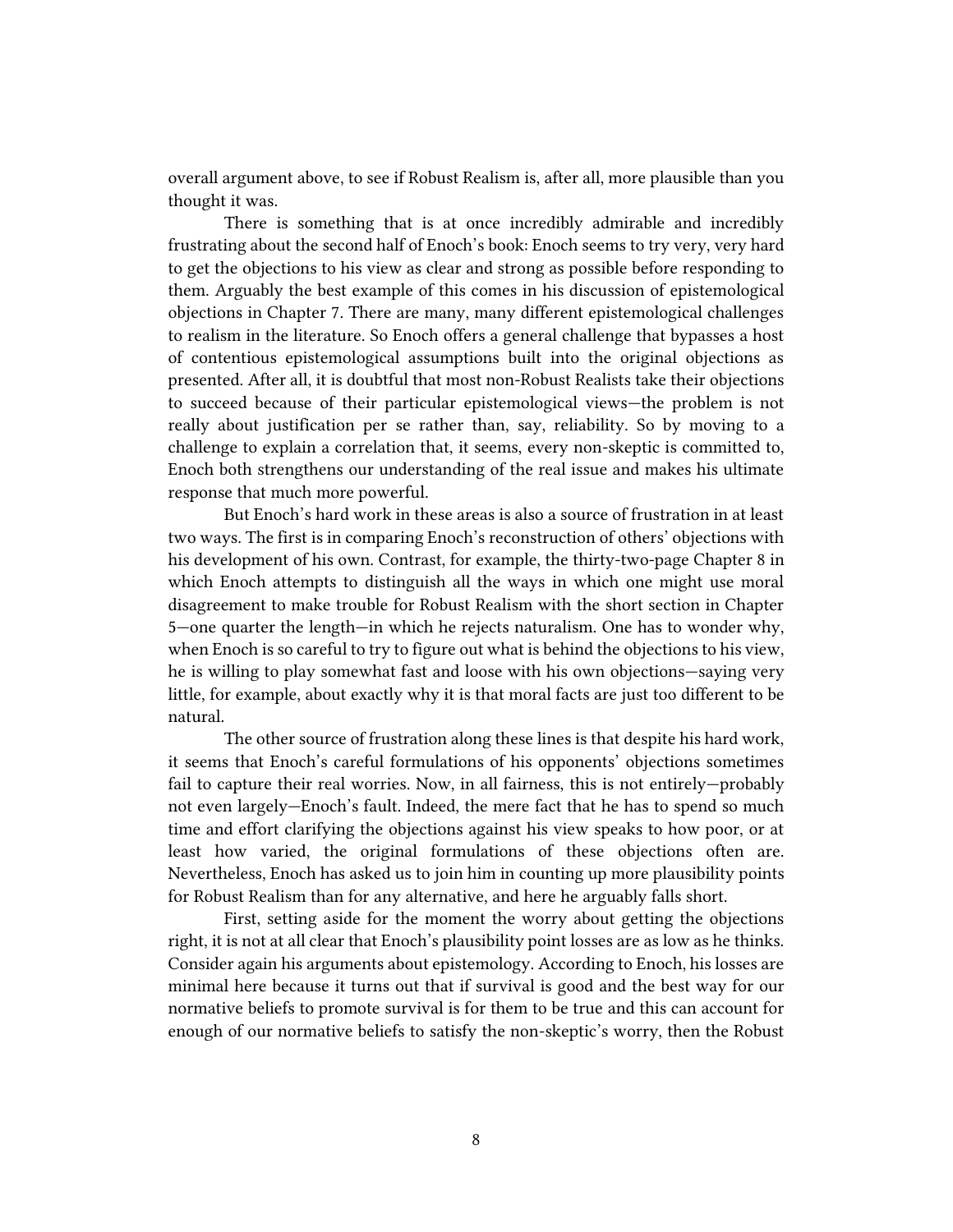Realist has a way to explain the correlation between normative beliefs and normative facts.

Now, how many plausibility points this story loses him is up for debate. But two things should be noted: First, the plausibility points game is a comparative one, and it certainly seems as though the above explanation is comparatively less plausible, all else being equal, than, say, the explanation that there is a causal connection between our beliefs and the natural properties normative properties reduce to.

Second, one must be careful—which it is not always clear Enoch is—not to infer from Robust Realism's mere ability to explain some X that it does not lose a significant number of plausibility points with respect to X. After all, the whole point of plausibility points was supposed to be that we are moving away from attempts to show that a view is utterly devastated by its complete inability to make sense of something and instead considering its relative plausibility with respect to other contenders. So surely how many plausibility points a view loses in its attempts to explain X depends not just on whether it can, but on how far it has to bend over backwards to get an explanation off the ground. And with the evolution-based story, one might very well worry that Robust Realism is going to get a hernia.

In any case, let us return to the concern that Enoch is not always successful in his attempts to understand what is going on in the objections he addresses. Perhaps the clearest case is in his discussion of the objection from supervenience in Chapter 6. Enoch spends a great deal of time explaining how Robust Realism can make sense of specific supervenience and defending his rejection of Hume's Dictum. His discussion of how to explain general supervenience is comparatively short: He simply appeals to the fact that it is a conceptual truth.

But this seems too quick. Normative supervenience might well be a conceptual truth. But there remains a worry that Robust Realism is in tension with its being so. Out there in Plato's Heaven there is a non-natural, abstract property of goodness. Somehow, here on Earth, we know that this property is related to the nonmoral such that there can be no change in a thing's goodness without a change in its non-moral properties. Not only do we know this, but we know it as a matter of conceptual necessity. Now this is decidedly bizarre. It is difficult to see how it could be that when this concept developed, it captured a necessary fact about this property—that it supervenes. And, for that matter, it seems we should wonder why it supervenes at all, why this non-natural property of goodness cannot just attach itself to whatever it feels like, so to speak.

The above is, of course, quite inchoate. And it may or may not be the concern had by all or most of those Enoch is responding to—though Tristram McPherson does raise related worries in a paper Enoch makes reference to. Nevertheless, it does seem